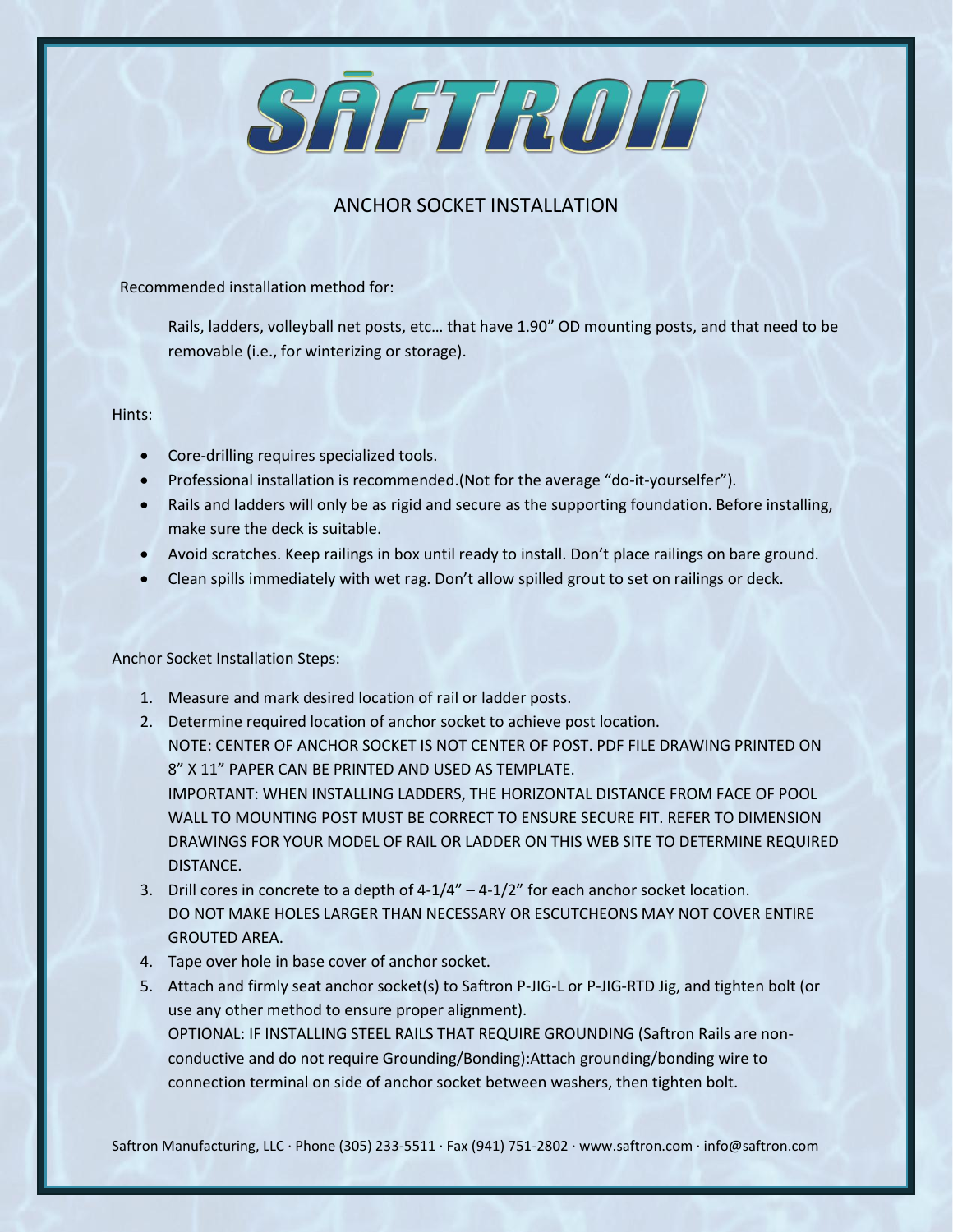- 6. Place anchor socket(s) in grout holes. Re-check position and alignment. Secure in place with wood wedges.
- 7. Fill void around anchor socket(s) with grout.
- 8. Once grout has fully cured, remove jig.

## Measuring Mounting Depth:

Measure the depth of your mounting socket. Saftron anchor sockets have a 4" depth while Saftron surface mounting bases are 3" (ladders only) or 6" (ladders and rails) in height. When installing using anchor sockets, use the stickers attached to your handrail or ladder rail as a guide to draw a mark on the rail. Be sure to use a permanent marker if the rail will be removed.

**Important: The sticker on your handrail or ladder is intended for anchor socket installation only.** For 3" and 6" surface mounting base installs, remove the sticker and measure to create your own mark. Measure up 3  $7/8$ " for Saftron's anchor socket, 5  $7/8$ " for the 6" surface mounting base, and 2  $7/8$ " for the 3" surface mounting base.

Insert the handrail or ladder rail fully into the anchor socket or surface mount so the mark goes below the surface of the anchor socket or surface mounting base. **The rail must be resting firmly on the bottom of the anchor socket or surface mounting base in order to install correctly.**

To Install Rails:

1. Use  $\frac{1}{2}$ " wrench or socket to lower wedge about  $\frac{1}{2}$ " inside socket by turning bolt counterclockwise.

WARNING: TOO MANY TURNS WILL DISENGAGE WEDGE FROM BOLT.

- 2. Insert rail or ladder post into Anchor socket.
- 3. Tighten by turning bolt clockwise until secure. DO NOT OVER-TIGHTEN.
- 4. DO NOT USE RAIL UNTIL GROUT HAS FULLY CURED.
- 5. Rails can be cleaned and polished using a soft rag and household Soft Scrub®. DO NOT USE ABRASIVES OR COMMERCIAL SOLVENTS.

To Remove Rails:

- 1. Use ½" Wrench or Socket. Turn Counterclockwise a few turns. NOTE: TOO MANY TURNS WILL DISENGAGE WEDGE FROM BOLT.
- 2. If bolt head rises after a few turns, tap bolt head down.
- 3. Remove rail.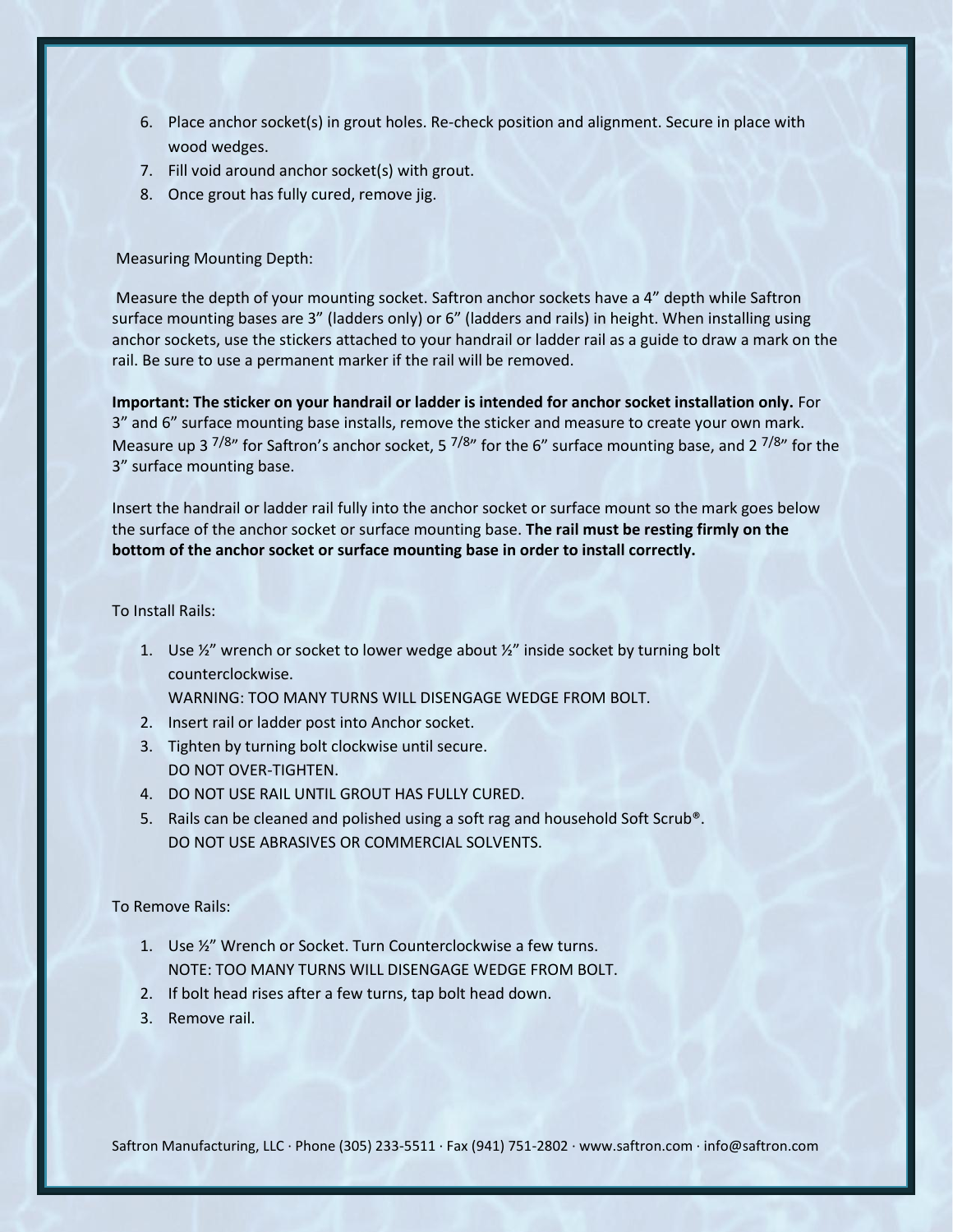

**BLACK LINE = Perimeter of ANCH-1 Anchor Socket.** 

RED LINE = Escutcheon Perimeter (Area that will be covered by the Escutcheon).

Saftron Manufacturing, LLC · Phone (305) 233-5511 · Fax (941) 751-2802 · www.saftron.com · info@saftron.com